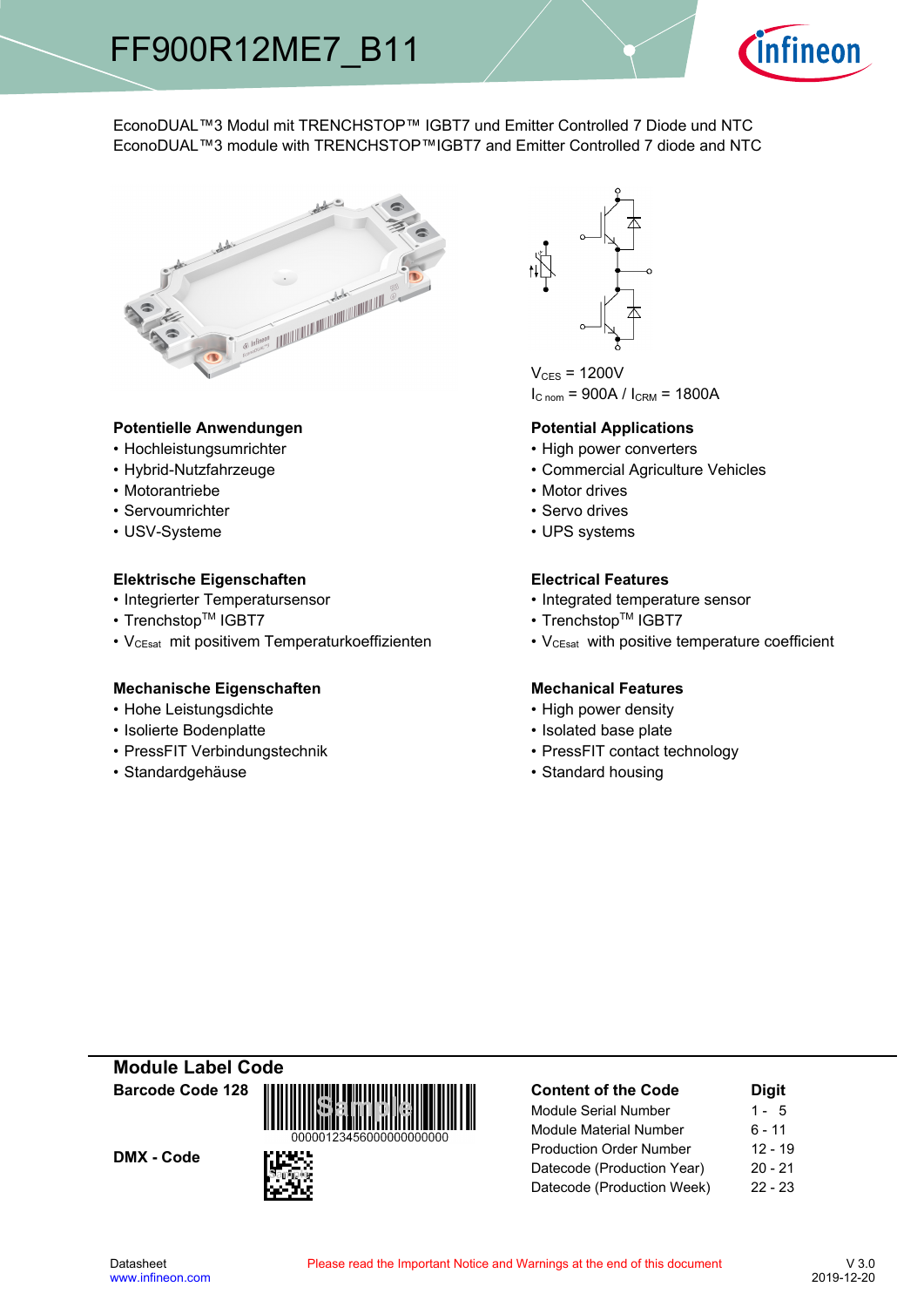

# **IGBT, Wechselrichter / IGBT, Inverter**

### **Höchstzulässige-Werte-/-Maximum-Rated-Values**

| Kollektor-Emitter-Sperrspannung<br>Collector-emitter voltage                       | $T_{vi}$ = 25 $^{\circ}$ C                                                                                                                                                                                                           | <b>V</b> <sub>CES</sub> |      | 1200                 |            | V              |
|------------------------------------------------------------------------------------|--------------------------------------------------------------------------------------------------------------------------------------------------------------------------------------------------------------------------------------|-------------------------|------|----------------------|------------|----------------|
| Kollektor-Dauergleichstrom<br>Continuous DC collector current                      | $T_c = 90^{\circ}$ C, $T_{\text{vj max}} = 175^{\circ}$ C                                                                                                                                                                            | <b>I</b> CDC            |      | 900                  |            | A              |
| Grenzeffektivstrom der Modul DC-Kontakte<br>Maximum RMS module DC-terminal current | $T_{\text{Terminal}} \leq 90^{\circ} \text{C}, T_{\text{C}} = 90^{\circ} \text{C}$<br>$T_{\text{Terminal}} \leq 105^{\circ}$ C, $T_{\text{C}} = 90^{\circ}$ C                                                                        | <b>I</b> TRMS           |      | 580<br>565           |            | A              |
| Periodischer Kollektor-Spitzenstrom<br>Repetitive peak collector current           | $t_P = 1$ ms                                                                                                                                                                                                                         | <b>I</b> CRM            |      | 1800                 |            | A              |
| Gate-Emitter-Spitzenspannung<br>Gate-emitter peak voltage                          |                                                                                                                                                                                                                                      | $V_{\text{GES}}$        |      | $+/-20$              |            | V              |
| Charakteristische Werte / Characteristic Values                                    |                                                                                                                                                                                                                                      |                         | min. | typ.                 | max.       |                |
| Kollektor-Emitter-Sättigungsspannung<br>Collector-emitter saturation voltage       | $I_c = 900 A$<br>$T_{vi} = 25^{\circ}$ C<br>$T_{\text{vj}}$ = 125°C<br>$V_{GE}$ = 15 V<br>$T_{\text{vj}}$ = 175°C                                                                                                                    | V <sub>CE</sub> sat     |      | 1,50<br>1,65<br>1,75 | 1,80       | V<br>V<br>V    |
| Gate-Schwellenspannung<br>Gate threshold voltage                                   | $I_c = 18.0$ mA, $V_{CE} = V_{GE}$ , $T_{vi} = 25^{\circ}$ C                                                                                                                                                                         | V <sub>GEth</sub>       | 5,15 | 5,80                 | 6,45       | V              |
| Gateladung<br>Gate charge                                                          | $V_{GE}$ = -15 / 15 V, $V_{CE}$ = 600 V                                                                                                                                                                                              | $Q_{G}$                 |      | 14,3                 |            | μC             |
| Interner Gatewiderstand<br>Internal gate resistor                                  | $T_{vi}$ = 25 $^{\circ}$ C                                                                                                                                                                                                           | R <sub>Gint</sub>       |      | 0,5                  |            | Ω              |
| Eingangskapazität<br>Input capacitance                                             | f = 100 kHz, $T_{vi}$ = 25°C, $V_{CE}$ = 25 V, $V_{GE}$ = 0 V                                                                                                                                                                        | $C_{\text{ies}}$        |      | 122                  |            | nF             |
| Rückwirkungskapazität<br>Reverse transfer capacitance                              | f = 100 kHz, $T_{vi}$ = 25°C, $V_{CE}$ = 25 V, $V_{GE}$ = 0 V                                                                                                                                                                        | $C_{res}$               |      | 0,72                 |            | nF             |
| Kollektor-Emitter-Reststrom<br>Collector-emitter cut-off current                   | $V_{CE}$ = 1200 V, $V_{GE}$ = 0 V, $T_{vj}$ = 25°C                                                                                                                                                                                   | <b>I</b> CES            |      |                      | 0,1        | mA             |
| Gate-Emitter-Reststrom<br>Gate-emitter leakage current                             | $V_{CE} = 0 V$ , $V_{GE} = 20 V$ , $T_{vi} = 25^{\circ}C$                                                                                                                                                                            | <b>I</b> GES            |      |                      | 100        | nA             |
| Einschaltverzögerungszeit, induktive Last<br>Turn-on delay time, inductive load    | $I_C$ = 900 A, $V_{CE}$ = 600 V<br>$T_{vi}$ = 25°C<br>$T_{vi}$ = 125°C<br>$V_{GE}$ = -15 / 15 V<br>$R_{\text{Gon}} = 0.51 \Omega$<br>$T_{vi}$ = 175°C                                                                                | $t_{d \text{ on}}$      |      | 0,41<br>0,46<br>0,49 |            | μs<br>μs<br>μs |
| Anstiegszeit, induktive Last<br>Rise time, inductive load                          | $I_C$ = 900 A, $V_{CE}$ = 600 V<br>$T_{vi}$ = 25 $^{\circ}$ C<br>$V_{GE}$ = -15 / 15 V<br>$T_{vi}$ = 125°C<br>$R_{\text{Gon}} = 0.51 \Omega$<br>$T_{\rm vj}$ = 175°C                                                                 | $t_{\rm r}$             |      | 0,10<br>0,11<br>0,12 |            | μs<br>μs<br>μs |
| Abschaltverzögerungszeit, induktive Last<br>Turn-off delay time, inductive load    | $I_c = 900 A$ , $V_{CE} = 600 V$<br>$T_{vi}$ = 25 $^{\circ}$ C<br>$V_{GE}$ = -15 / 15 V<br>$T_{\text{vj}}$ = 125°C<br>$T_{\text{vj}}$ = 175°C<br>$R_{Goff} = 0.51 \Omega$                                                            | $t_{d \text{ off}}$     |      | 0,55<br>0,63<br>0.69 |            | μs<br>μs<br>μs |
| Fallzeit, induktive Last<br>Fall time, inductive load                              | $I_c$ = 900 A, $V_{CE}$ = 600 V<br>$T_{vi}$ = 25°C<br>$V_{GF}$ = -15 / 15 V<br>$T_{vi}$ = 125°C<br>$T_{\rm vj}$ = 175°C<br>$R_{Goff}$ = 0,51 $\Omega$                                                                                | t                       |      | 0,11<br>0,23<br>0,33 |            | μs<br>μs<br>μs |
| Einschaltverlustenergie pro Puls<br>Turn-on energy loss per pulse                  | $I_C = 900$ A, $V_{CE} = 600$ V, $L\sigma = 25$ nH<br>$T_{\rm vi}$ = 25°C<br>$T_{vi}$ = 125°C<br>$di/dt = 6200$ A/µs (T <sub>vi</sub> = 175°C)<br>$V_{GE}$ = -15 / 15 V, R <sub>Gon</sub> = 0,51 $\Omega$<br>$T_{vi} = 175$ °C       | $E_{on}$                |      | 89,0<br>138<br>170   |            | mJ<br>mJ<br>mJ |
| Abschaltverlustenergie pro Puls<br>Turn-off energy loss per pulse                  | $I_c$ = 900 A, $V_{CE}$ = 600 V, L $\sigma$ = 25 nH<br>$T_{vi}$ = 25 $^{\circ}$ C<br>$T_{vi}$ = 125°C<br>du/dt = 3000 V/µs (T <sub>vi</sub> = 175°C)<br>$V_{GE}$ = -15 / 15 V, R <sub>Goff</sub> = 0,51 $\Omega$<br>$T_{vi}$ = 175°C | $E_{\mathsf{off}}$      |      | 89,0<br>130<br>158   |            | mJ<br>mJ<br>mJ |
| Kurzschlußverhalten<br>SC data                                                     | $V_{GE}$ $\leq$ 15 V. V <sub>cc</sub> = 800 V<br>$t_P \le 8 \,\mu s$ , $T_{\nu i} = 150^{\circ}C$<br>$t_P \le 6$ µs, $T_{vi} = 175$ °C<br>$V_{CEmax} = V_{CES} - L_{sCE} \cdot di/dt$                                                | $I_{SC}$                |      | 3200<br>3000         |            | Α<br>A         |
| Wärmewiderstand, Chip bis Gehäuse<br>Thermal resistance, junction to case          | pro IGBT / per IGBT                                                                                                                                                                                                                  | $R_{thJC}$              |      |                      | 0.0452 K/W |                |
| Wärmewiderstand, Gehäuse bis Kühlkörper<br>Thermal resistance, case to heatsink    | pro IGBT / per IGBT<br>$\lambda_{\text{Paste}} = 1 \text{ W/(m} \cdot \text{K)}$ /<br>$\lambda_{\text{grease}}$ = 1 W/(m·K)                                                                                                          | $R_{thCH}$              |      | 0,0269               |            | K/W            |
| Temperatur im Schaltbetrieb<br>Temperature under switching conditions              |                                                                                                                                                                                                                                      | $T_{\text{vj op}}$      | -40  |                      | 175        | °C             |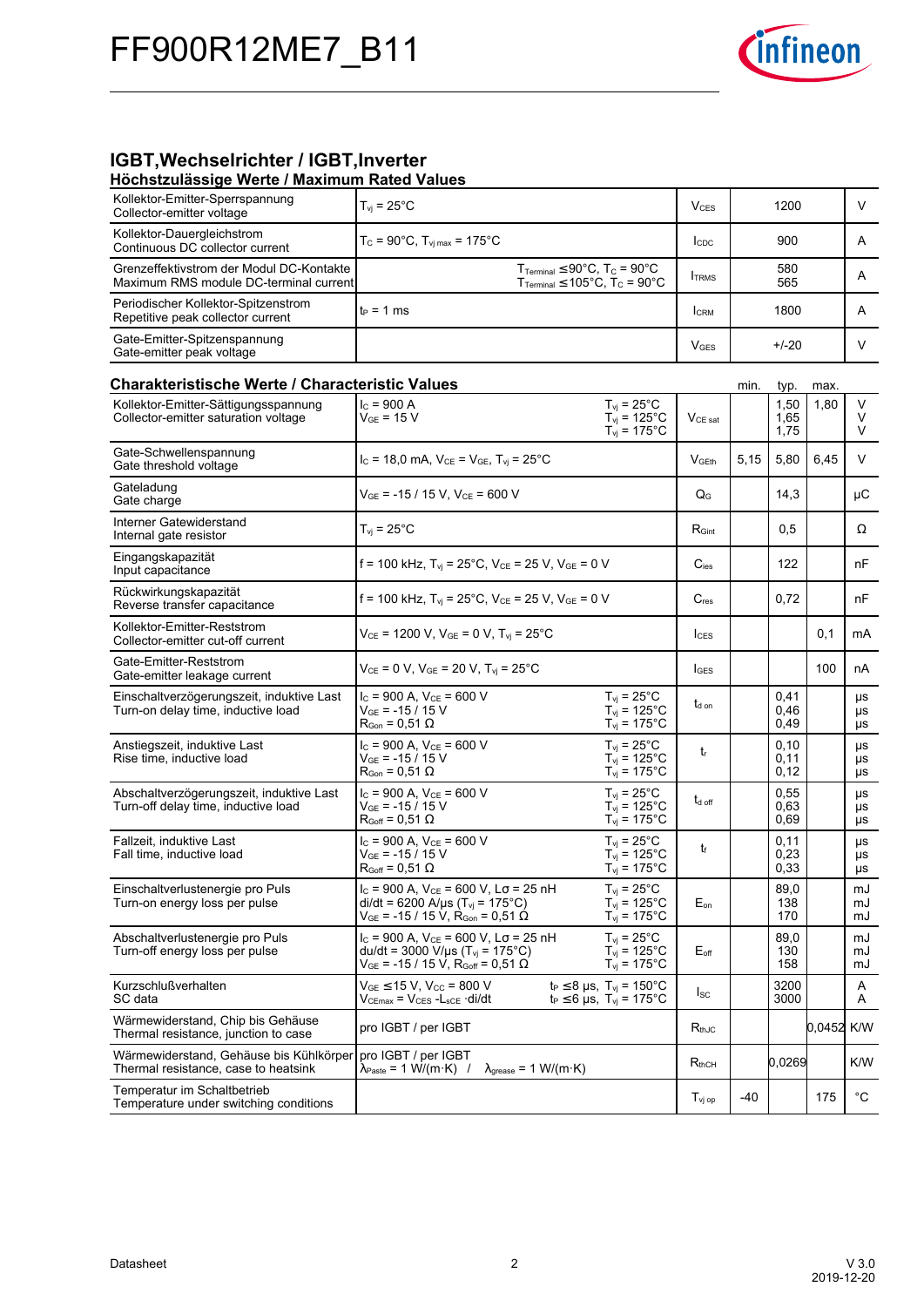

# **Diode,-Wechselrichter-/-Diode,-Inverter**

| Höchstzulässige Werte / Maximum Rated Values                                                            |                                                                                                                                                |                                                                                      |                         |       |                      |            |                  |
|---------------------------------------------------------------------------------------------------------|------------------------------------------------------------------------------------------------------------------------------------------------|--------------------------------------------------------------------------------------|-------------------------|-------|----------------------|------------|------------------|
| Periodische Spitzensperrspannung<br>Repetitive peak reverse voltage                                     | $T_{\rm vj}$ = 25 $^{\circ}$ C                                                                                                                 |                                                                                      | <b>V</b> <sub>RRM</sub> |       |                      | V          |                  |
| Dauergleichstrom<br>Continuous DC forward current                                                       |                                                                                                                                                |                                                                                      | I۴                      |       | 900                  |            | A                |
| Periodischer Spitzenstrom<br>Repetitive peak forward current                                            | $t_P = 1$ ms                                                                                                                                   |                                                                                      | <b>FRM</b>              |       | 1800                 |            | A                |
| Grenzlastintegral<br>$I2t - value$                                                                      | $V_R$ = 0 V, t <sub>P</sub> = 10 ms, T <sub>vi</sub> = 125°C<br>$V_R$ = 0 V, t <sub>P</sub> = 10 ms, T <sub>vi</sub> = 175°C                   |                                                                                      | $l^2t$                  |       | 35000<br>30000       |            | $A^2S$<br>$A^2S$ |
| <b>Charakteristische Werte / Characteristic Values</b><br>min.<br>typ.<br>max.                          |                                                                                                                                                |                                                                                      |                         |       |                      |            |                  |
| Durchlassspannung<br>Forward voltage                                                                    | $I_F = 900$ A, $V_{GF} = 0$ V<br>$I_F = 900 A$ , $V_{GE} = 0 V$<br>$I_F = 900$ A, $V_{GE} = 0$ V                                               | $T_{vi}$ = 25 $^{\circ}$ C<br>$T_{vi}$ = 125 $^{\circ}$ C<br>$T_{\text{vj}}$ = 175°C | $V_F$                   |       | 1.80<br>1.70<br>1,65 | 2,05       | V<br>V<br>V      |
| Rückstromspitze<br>Peak reverse recovery current                                                        | I <sub>F</sub> = 900 A, - di <sub>F</sub> /dt = 6200 A/us (T <sub>vi</sub> =175°C) T <sub>vi</sub> = 25°C<br>$V_R$ = 600 V<br>$V_{GF}$ = -15 V | $T_{\rm vi}$ = 125°C<br>$T_{\rm vi}$ = 175°C                                         | <b>IRM</b>              |       | 389<br>511<br>578    |            | A<br>A<br>A      |
| Sperrverzögerungsladung<br>Recovered charge                                                             | $I_F$ = 900 A, - di <sub>F</sub> /dt = 6200 A/us (T <sub>vi</sub> =175°C)<br>$V_R$ = 600 V<br>$V_{GF} = -15 V$                                 | $T_{\rm vi}$ = 25 $^{\circ}$ C<br>$T_{vi}$ = 125°C<br>$T_{vi}$ = 175°C               | Q,                      |       | 65,0<br>127<br>171   |            | μC<br>μC<br>μC   |
| Abschaltenergie pro Puls<br>Reverse recovery energy                                                     | $I_F$ = 900 A, - di <sub>F</sub> /dt = 6200 A/µs (T <sub>vi</sub> =175°C)<br>$V_R = 600 V$<br>$V_{GF}$ = -15 V                                 | $T_{vi}$ = 25°C<br>$T_{\text{vi}}$ = 125°C<br>$T_{\text{vi}}$ = 175°C                | E <sub>rec</sub>        |       | 29,0<br>52,0<br>68,0 |            | mJ<br>mJ<br>mJ   |
| Wärmewiderstand, Chip bis Gehäuse<br>Thermal resistance, junction to case                               | pro Diode / per diode                                                                                                                          |                                                                                      | $R_{th,IC}$             |       |                      | 0.0868 K/W |                  |
| Wärmewiderstand, Gehäuse bis Kühlkörper   pro Diode / per diode<br>Thermal resistance, case to heatsink | $\lambda_{\text{Paste}} = 1 \text{ W/(m·K)}$ /<br>$\lambda_{\text{grease}} = 1 \text{ W/(m·K)}$                                                |                                                                                      | $R_{thCH}$              |       | 0.0342               |            | K/W              |
| Temperatur im Schaltbetrieb<br>Temperature under switching conditions                                   |                                                                                                                                                |                                                                                      | $T_{\rm vj~op}$         | $-40$ |                      | 175        | $^{\circ}C$      |

# **NTC-Widerstand-/-NTC-Thermistor**

| <b>Charakteristische Werte / Characteristic Values</b> |                                                                          |                    | min. | typ. | max. |           |
|--------------------------------------------------------|--------------------------------------------------------------------------|--------------------|------|------|------|-----------|
| Nennwiderstand<br>Rated resistance                     | $TNTC = 25°C$                                                            | $R_{25}$           |      | 5.00 |      | $k\Omega$ |
| Abweichung von R100<br>Deviation of R100               | T <sub>NTC</sub> = 100°C, R <sub>100</sub> = 493 Ω                       | $\Delta$ R/R       | $-5$ |      | 5    | %         |
| Verlustleistung<br>Power dissipation                   | $TNTC = 25°C$                                                            | $P_{25}$           |      |      | 20.0 | mW        |
| <b>B-Wert</b><br>B-value                               | $\rm R_2$ = R <sub>25</sub> exp $\rm [B_{25/50}(1/T_2 - 1/(298, 15 K))]$ | B <sub>25/50</sub> |      | 3375 |      | Κ         |
| <b>B-Wert</b><br>B-value                               | $R_2$ = R <sub>25</sub> exp $[B_{25/80}(1/T_2 - 1/(298, 15 K))]$         | B <sub>25/80</sub> |      | 3411 |      | Κ         |
| <b>B-Wert</b><br>B-value                               | $R_2 = R_{25}$ exp $[B_{25/100}(1/T_2 - 1/(298, 15 K))]$                 | $B_{25/100}$       |      | 3433 |      | Κ         |

Angaben gemäß gültiger Application Note.

Specification according to the valid application note.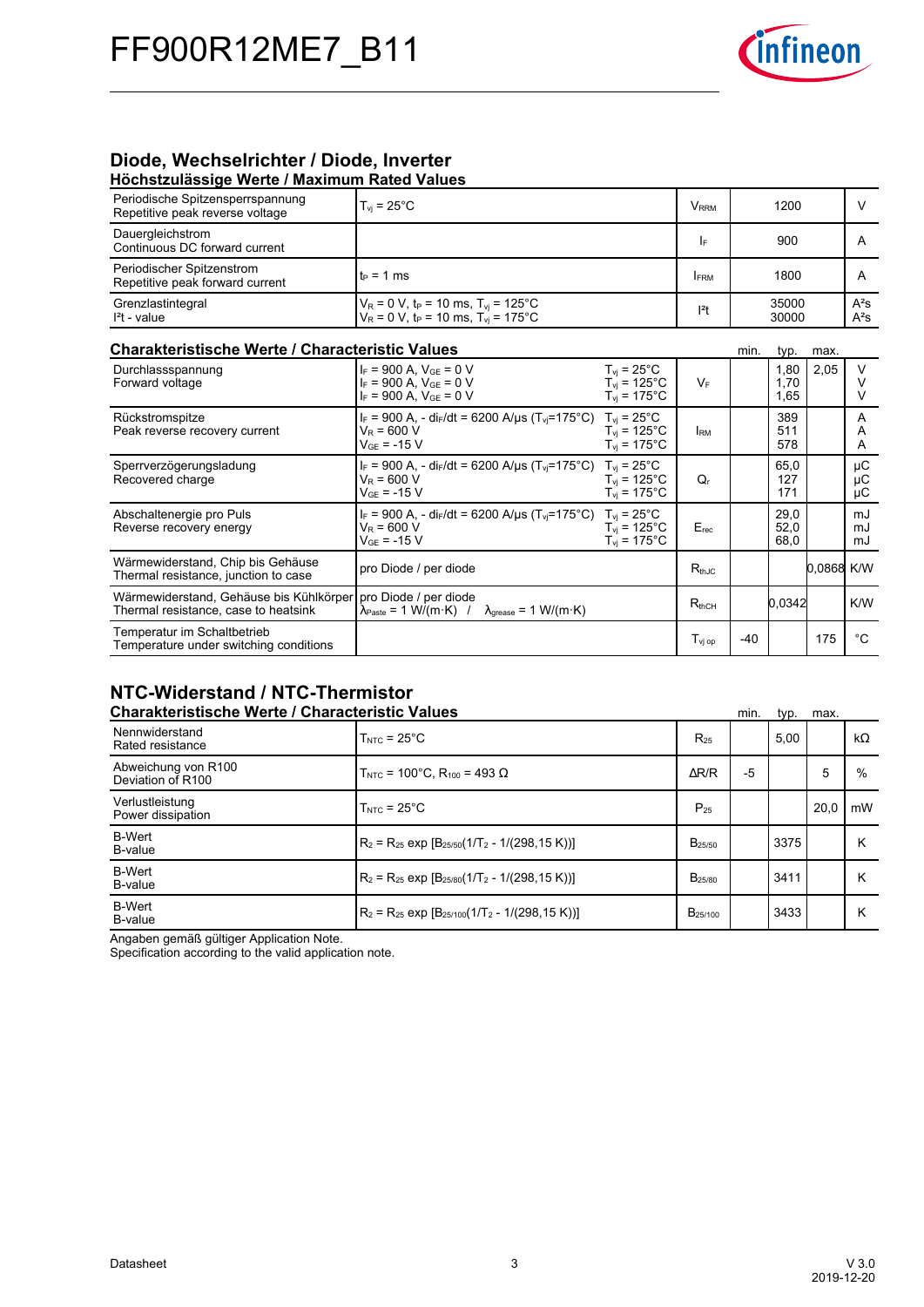

# **Modul-/-Module**

| Isolations-Prüfspannung<br>Isolation test voltage                                         | RMS, $f = 50$ Hz, $t = 1$ min                                                                                      | <b>VISOL</b>    | 3,4   |                                | kV   |                |
|-------------------------------------------------------------------------------------------|--------------------------------------------------------------------------------------------------------------------|-----------------|-------|--------------------------------|------|----------------|
| Material Modulgrundplatte<br>Material of module baseplate                                 |                                                                                                                    |                 |       | Cu                             |      |                |
| Innere Isolation<br>Internal isolation                                                    | Basisisolierung (Schutzklasse 1, EN61140)<br>basic insulation (class 1, IEC 61140)                                 |                 |       | Al <sub>2</sub> O <sub>3</sub> |      |                |
| Kriechstrecke<br>Creepage distance                                                        | Kontakt - Kühlkörper / terminal to heatsink<br>Kontakt - Kontakt / terminal to terminal                            |                 |       | 15,0<br>13,0                   |      | mm             |
| Luftstrecke<br>Clearance                                                                  | Kontakt - Kühlkörper / terminal to heatsink<br>Kontakt - Kontakt / terminal to terminal                            |                 |       | 12.5<br>10,0                   |      | mm             |
| Vergleichszahl der Kriechwegbildung<br>Comperative tracking index                         |                                                                                                                    | CTI             |       | > 200                          |      |                |
| Relativer Temperaturindex (elektr.)<br>RTI Elec.                                          | Gehäuse<br>housing                                                                                                 | <b>RTI</b>      |       | 140                            |      | $^{\circ}C$    |
|                                                                                           |                                                                                                                    |                 | min.  | typ.                           | max. |                |
| Modulstreuinduktivität<br>Stray inductance module                                         |                                                                                                                    | $L_{SCE}$       |       | 20                             |      | nH             |
| Modulleitungswiderstand, Anschlüsse -<br>Chip<br>Module lead resistance, terminals - chip | $T_c$ = 25°C, pro Schalter / per switch                                                                            | $R_{CC' + EE'}$ |       | 0.80                           |      | $m\Omega$      |
| Lagertemperatur<br>Storage temperature                                                    |                                                                                                                    | $T_{sta}$       | $-40$ |                                | 125  | $^{\circ}C$    |
| Anzugsdrehmoment f. Modulmontage<br>Mounting torque for modul mounting                    | Schraube M5 - Montage gem. gültiger Applikationsschrift<br>Screw M5 - Mounting according to valid application note | M               | 3.00  |                                | 6.00 | Nm             |
| Anzugsdrehmoment f. elektr. Anschlüsse<br>Terminal connection torque                      | Schraube M6 - Montage gem. gültiger Applikationsschrift<br>Screw M6 - Mounting according to valid application note | M               | 3.0   | $\overline{\phantom{0}}$       | 6,0  | N <sub>m</sub> |
| Gewicht<br>Weight                                                                         |                                                                                                                    | G               |       | 345                            |      | g              |

 $T_{\text{vip}}$  > 150 °C ist nur im Überlastbetrieb zulässig. Detailierte Angaben sind AN 2018-14 zu entnehmen.

 $T_{\text{vip}}$  > 150 °C is only allowed for operation at overload conditions. For detailed specifications please refer to AN 2018-14.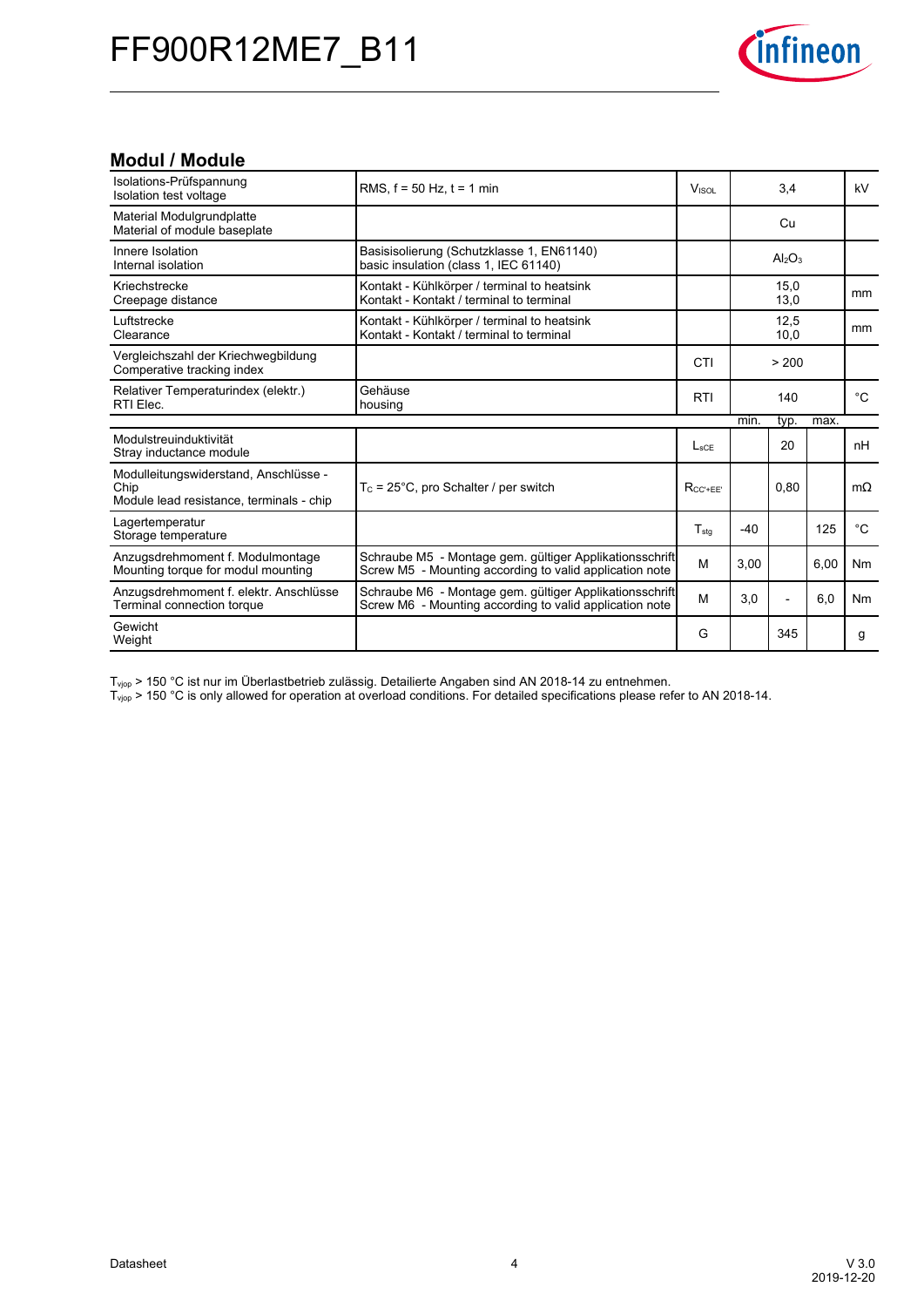



**Übertragungscharakteristik-IGBT,Wechselrichter-(typisch) transfer-characteristic-IGBT,Inverter-(typical)**  $I_{C}$  = f (V<sub>GE</sub>)  $V_{CE}$  = 20 V



**Ausgangskennlinienfeld-IGBT,Wechselrichter-(typisch) output-characteristic-IGBT,Inverter-(typical)**  $I_{C} = f(V_{CE})$  $T_{\rm vj}$  = 175°C



**Schaltverluste-IGBT,Wechselrichter-(typisch) switching-losses-IGBT,Inverter-(typical)**  $E_{on}$  = f (I<sub>C</sub>),  $E_{off}$  = f (I<sub>C</sub>)

 $V_{GE}$  = ±15 V, R<sub>Gon</sub> = 0.51 Ω, R<sub>Goff</sub> = 0.51 Ω, V<sub>CE</sub> = 600 V



**Ausgangskennlinie-IGBT,Wechselrichter-(typisch) output-characteristic-IGBT,Inverter-(typical)**  $I_{C}$  = f (V<sub>CE</sub>)

 $\rm V_{GE}$  = 15 V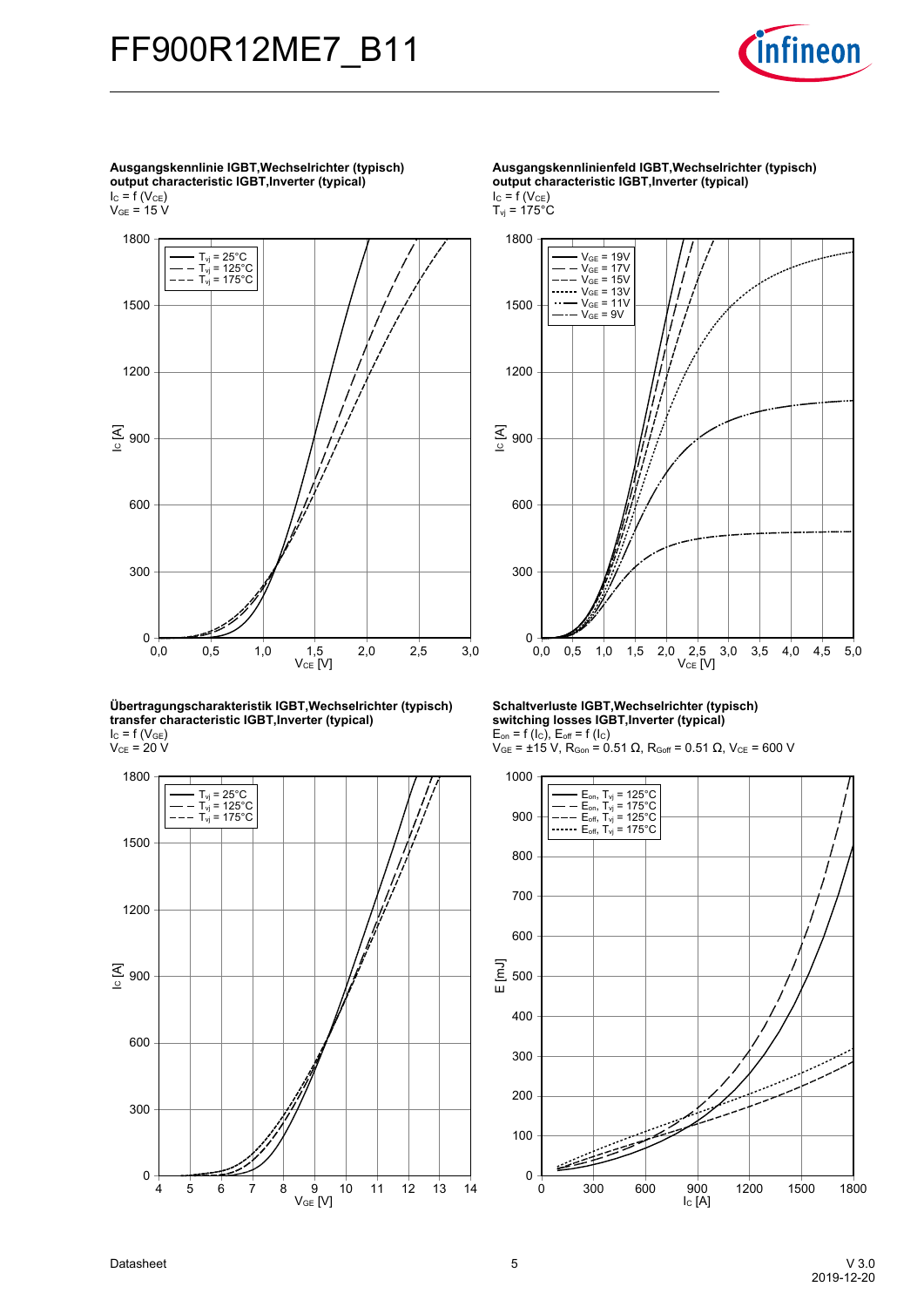

**Schaltverluste-IGBT,Wechselrichter-(typisch) switching-losses-IGBT,Inverter-(typical)**  $E_{on}$  = f ( $R_G$ ),  $E_{off}$  = f ( $R_G$ )  $V_{GE}$  = ±15 V, I<sub>C</sub> = 900 A, V<sub>CE</sub> = 600 V



#### **Schaltzeiten-IGBT,Wechselrichter-(typisch) switching-times-IGBT,Inverter-(typical)**

 ${\rm t}_{\sf don}$  = f (R<sub>G</sub>),  ${\rm t}_{\sf r}$  = f (R<sub>G</sub>),  ${\rm t}_{\sf doff}$  = f (R<sub>G</sub>),  ${\rm t}_{\sf r}$  = f (R<sub>G</sub>),  ${\rm t}_{\sf doff}$  = f (R<sub>G</sub>),  ${\rm t}_{\sf f}$  = f (R<sub>G</sub>)  $V_{GE}$  =  $\pm$ 15 V, I<sub>C</sub> = 900 A, V<sub>CE</sub> = 600 V



#### **Schaltzeiten IGBT, Wechselrichter (typisch) switching-times-IGBT,Inverter-(typical)**

 $t_{\text{don}} = f(l_{\text{C}}), t_{\text{r}} = f(l_{\text{C}}), t_{\text{doff}} = f(l_{\text{C}}), t_{\text{r}} = f(l_{\text{C}}), t_{\text{doff}} = f(l_{\text{C}}), t_{\text{f}} = f(l_{\text{C}})$  $V_{GE}$  = ±15 V, R<sub>Gon</sub> = 0.51 Ω, R<sub>Goff</sub> = 0.51 Ω, V<sub>CE</sub> = 600 V



### **dv/dt-IGBT,Wechselrichter-(typisch) dv/dt-IGBT,Inverter-(typical)**

 $dv/dt = f(R_G)$  $V_{GE}$  = ±15 V, I<sub>c</sub> = 900 A, V<sub>CE</sub> = 600 V, T<sub>vj</sub> = 25°C

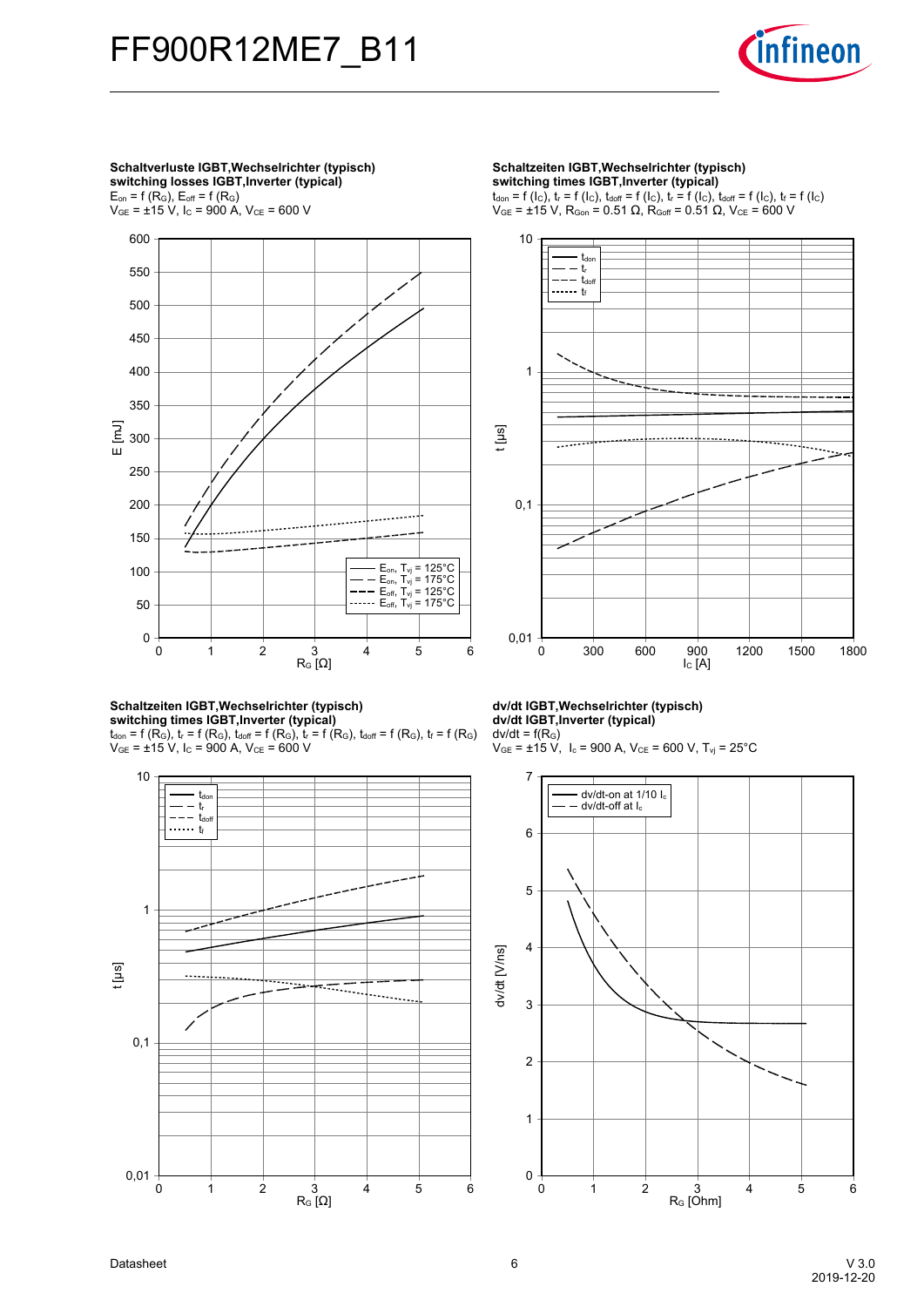

**Transienter-Wärmewiderstand-IGBT,Wechselrichtertransient thermal impedance IGBT, Inverter** 

 $Z_{thJC} = f(t)$ 



**Kapazitäts-Charakteristik-IGBT,Wechselrichter-(typisch) capacity-characteristic-IGBT,Inverter-(typical)**  $C = f(V_{CE})$ 

 $V_{GE}$  = 0 V,  $T_{vj}$  = 25°C, f = 100kHz



**Sicherer-Rückwärts-Arbeitsbereich-IGBT,Wechselrichter (RBSOA)**

**reverse-bias-safe-operating-area-IGBT,Inverter-(RBSOA)**  $I_{C} = f(V_{CE})$ 

 $V_{GE}$  = ±15 V, R<sub>Goff</sub> = 0.51 Ω, T<sub>vj</sub> = 175°C



**Gateladungs-Charakteristik-IGBT,Wechselrichter-(typisch) gate-charge-characteristic-IGBT,Inverter-(typical)**  $V_{GE} = f(Q_G)$  $I_c = 900 A$ ,  $T_{vj} = 25^{\circ}C$ 

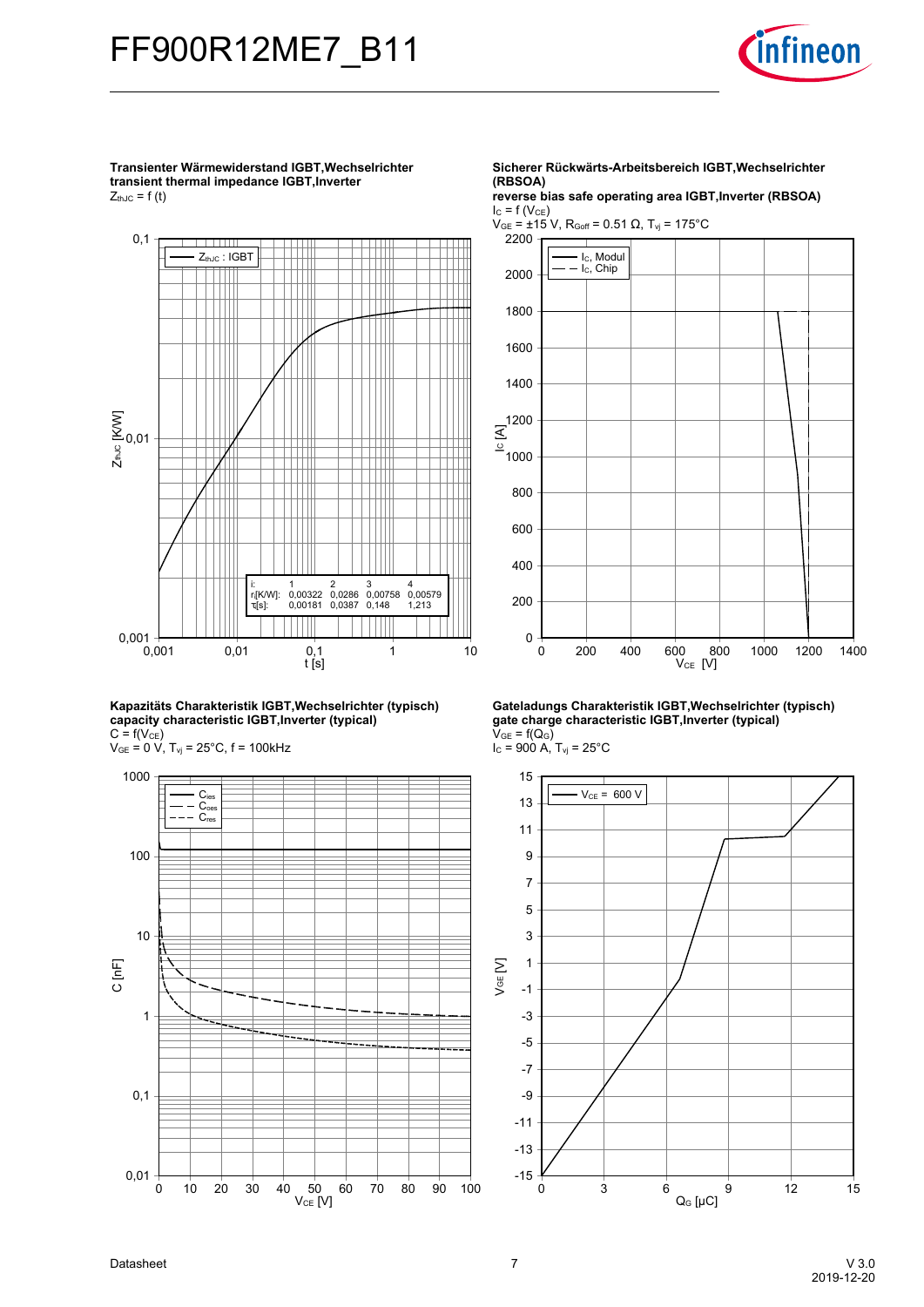![](_page_7_Picture_1.jpeg)

**Durchlasskennlinie-der-Diode,-Wechselrichter-(typisch) forward-characteristic-of-Diode,-Inverter-(typical)**  $I_F = f(V_F)$ 

![](_page_7_Figure_3.jpeg)

**Schaltverluste-Diode,-Wechselrichter-(typisch) switching-losses-Diode,-Inverter-(typical)**  $E_{rec}$  = f (R<sub>G</sub>)  $I_F$  = 900 A,  $V_{CE}$  = 600 V

![](_page_7_Figure_5.jpeg)

**Schaltverluste-Diode,-Wechselrichter-(typisch) switching-losses-Diode,-Inverter-(typical)**  $E_{rec}$  = f ( $I_F$ )  $R_{Gen}$  = 0.51 Ω,  $V_{CE}$  = 600 V

![](_page_7_Figure_7.jpeg)

**Transienter-Wärmewiderstand-Diode,-Wechselrichter transient thermal impedance Diode, Inverter**  $Z_{thJC} = f(t)$ 

![](_page_7_Figure_9.jpeg)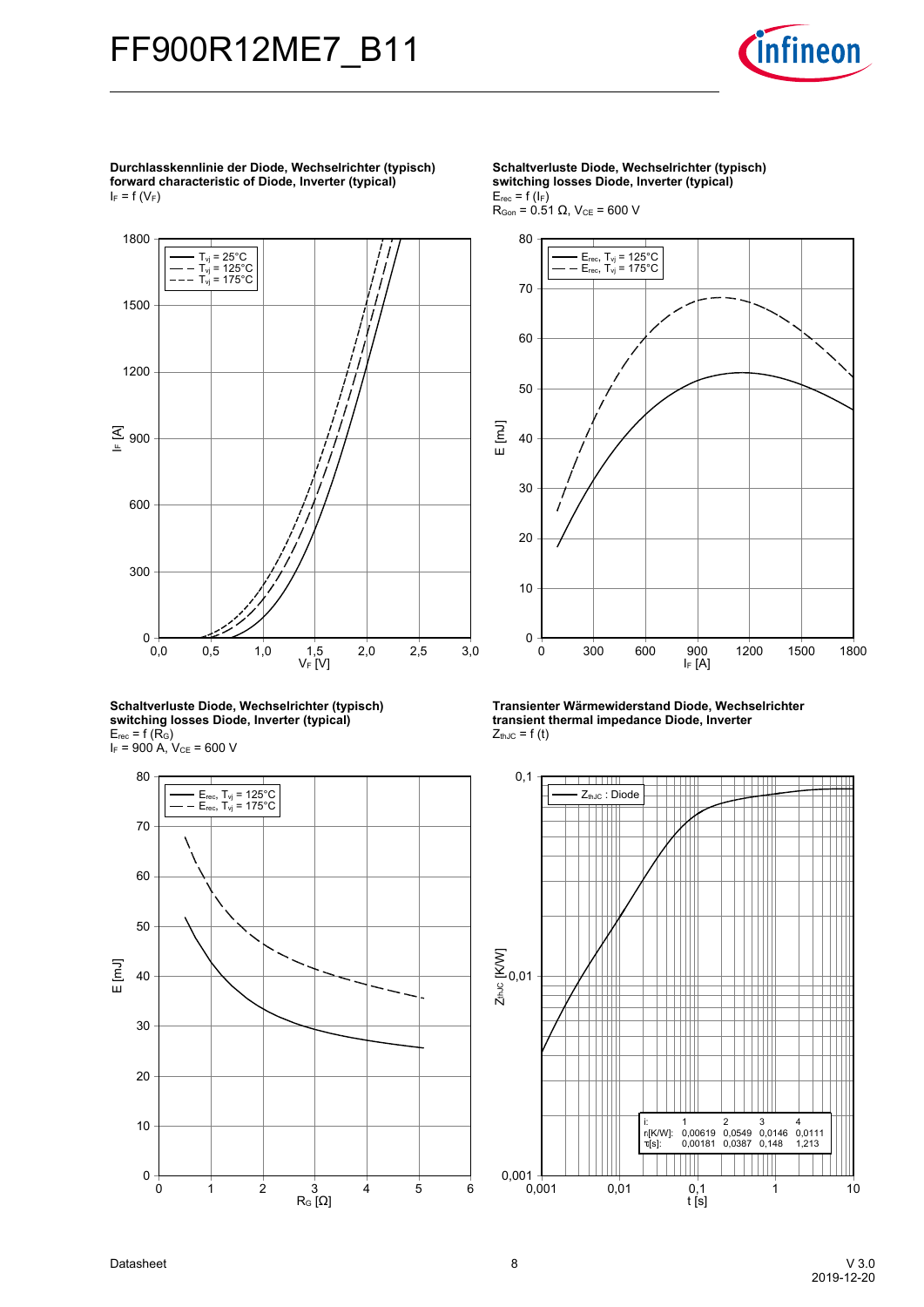![](_page_8_Picture_1.jpeg)

**NTC-Widerstand-Temperaturkennlinie-(typisch) NTC-Thermistor-temperature-characteristic-(typical)**  $R = f(T_{NTC})$ 

![](_page_8_Figure_3.jpeg)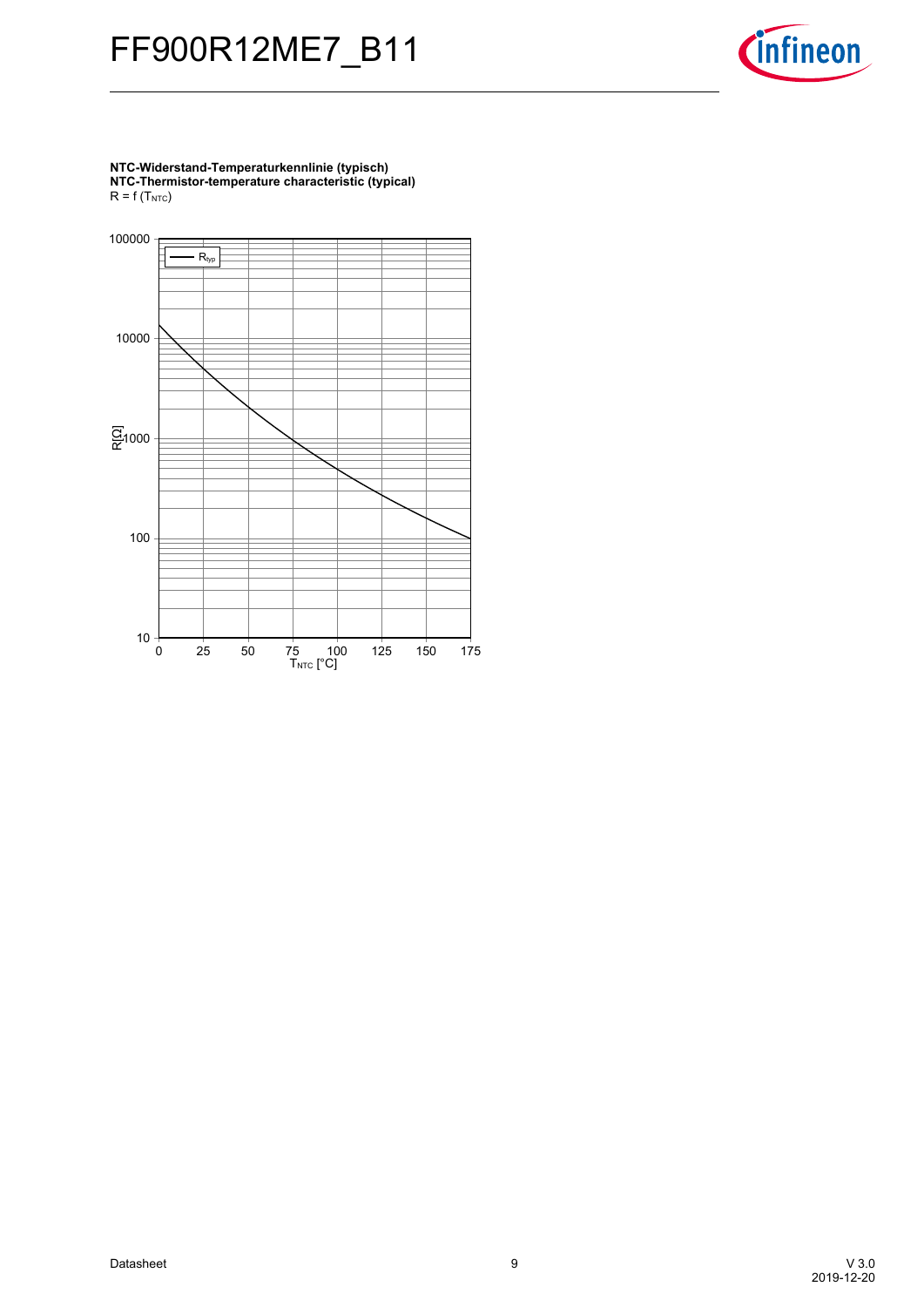![](_page_9_Picture_1.jpeg)

# **Schaltplan / Circuit diagram**

![](_page_9_Figure_3.jpeg)

# Gehäuseabmessungen / Package outlines

![](_page_9_Figure_5.jpeg)

![](_page_9_Figure_6.jpeg)

![](_page_9_Figure_7.jpeg)

- PCB: Durchmesser des metallisierten Loches *- PCB: diameter of plated hole*